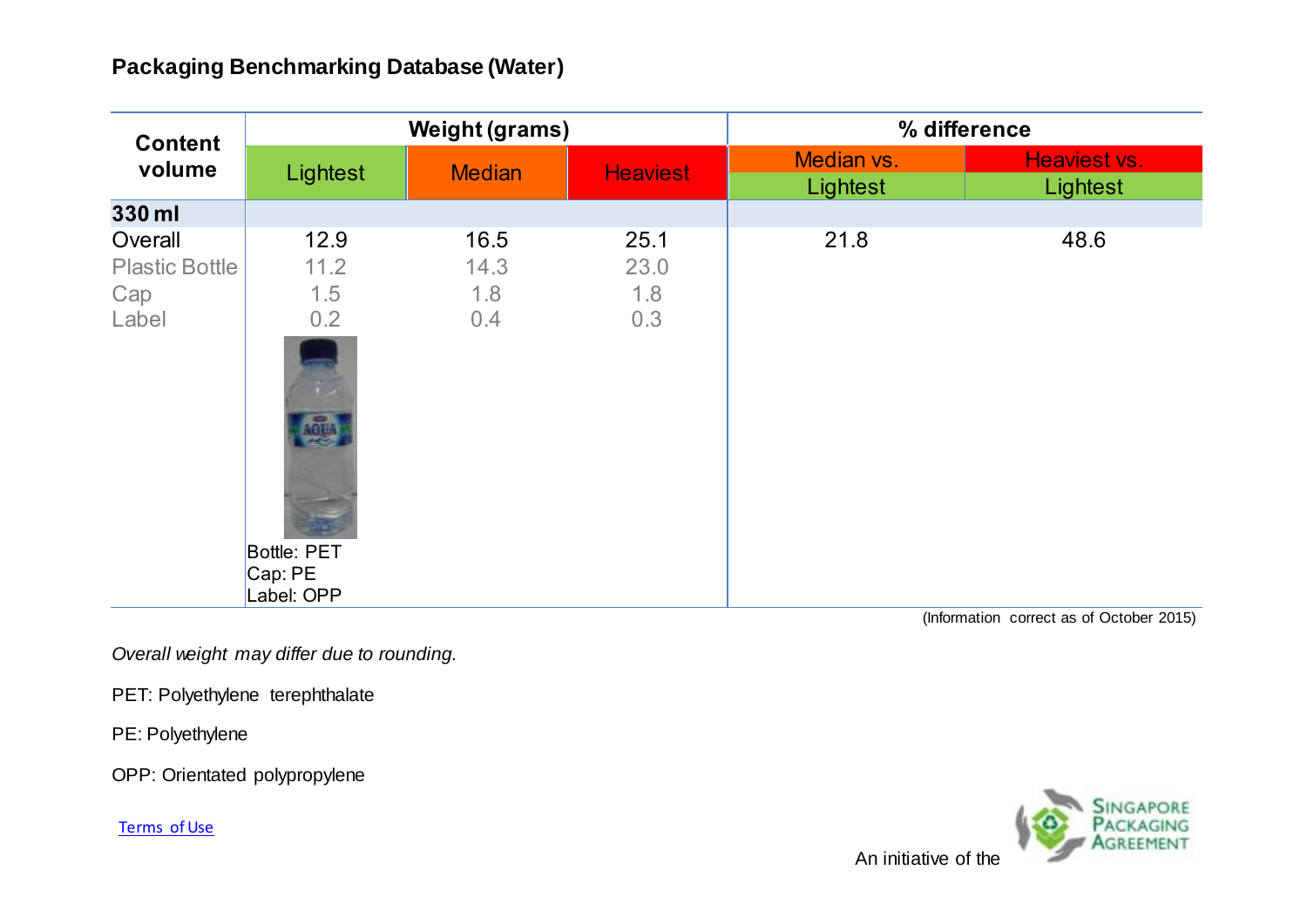| <b>Content</b><br>volume | <b>Weight (grams)</b> |               |                 | % difference           |                          |
|--------------------------|-----------------------|---------------|-----------------|------------------------|--------------------------|
|                          | Lightest              | <b>Median</b> | <b>Heaviest</b> | Median vs.<br>Lightest | Heaviest vs.<br>Lightest |
| 500 ml                   |                       |               |                 |                        |                          |
| Overall                  | 13.9                  | 19.4          | 29.8            | 28.4                   | 53.4                     |
| <b>Plastic Bottle</b>    | 12.4                  | 17.0          | 26.9            |                        |                          |
| Cap                      | 1.1                   | 1.7           | 2.1             |                        |                          |
| Label                    | 0.3                   | 0.7           | 0.8             |                        |                          |

(Information correct as of October 2015)

*Overall weight may differ due to rounding.*

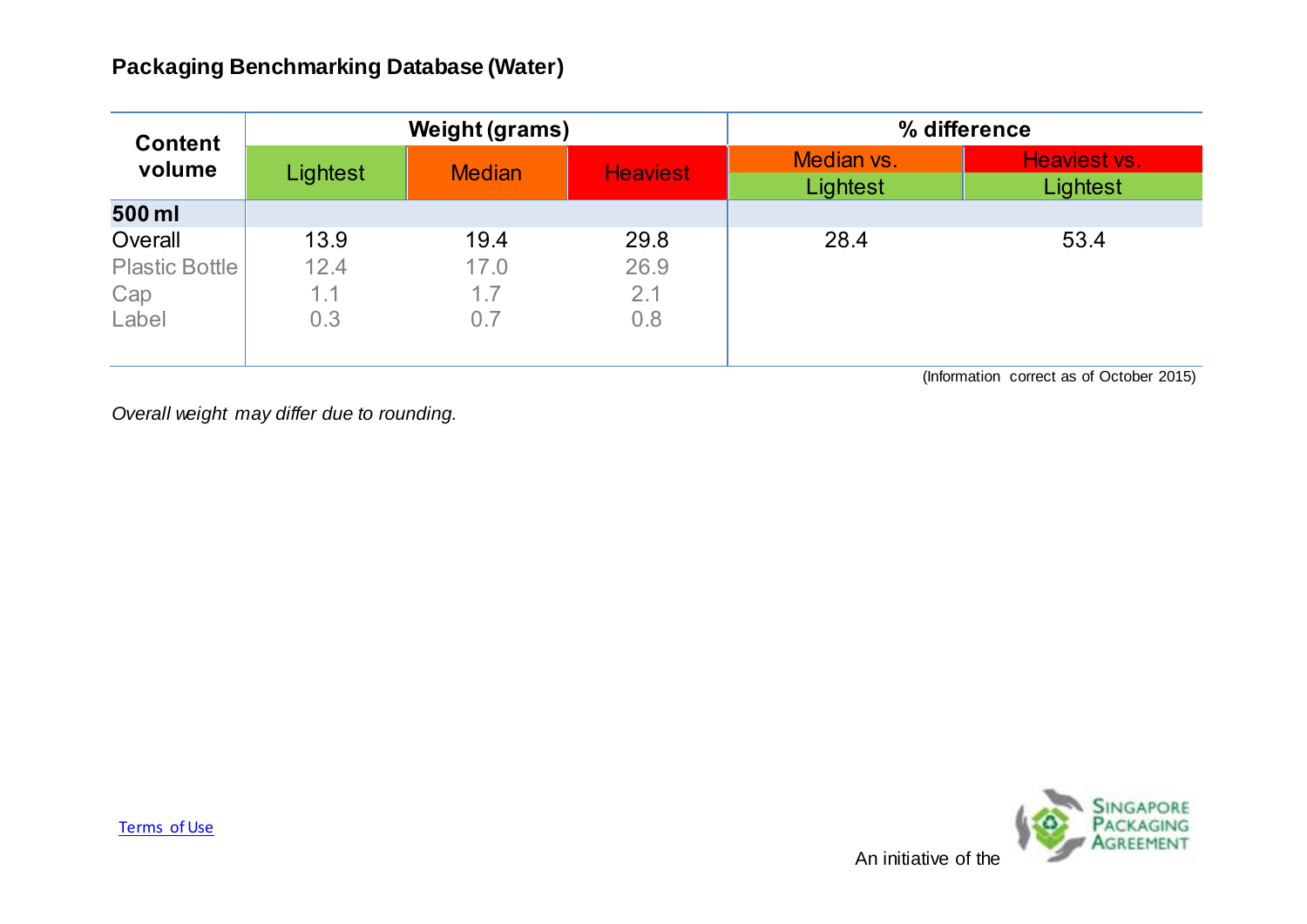| <b>Content</b><br>volume                         | <b>Weight (grams)</b>                                                                |                            |                            | % difference           |                          |
|--------------------------------------------------|--------------------------------------------------------------------------------------|----------------------------|----------------------------|------------------------|--------------------------|
|                                                  | Lightest                                                                             | <b>Median</b>              | <b>Heaviest</b>            | Median vs.<br>Lightest | Heaviest vs.<br>Lightest |
| 600 ml                                           |                                                                                      |                            |                            |                        |                          |
| Overall<br><b>Plastic Bottle</b><br>Cap<br>Label | 16.2<br>14.4<br>1.5<br>0.3<br>늣<br>âu<br><b>Bottle: PET</b><br>Cap: PE<br>Label: OPP | 18.8<br>16.6<br>1.8<br>0.4 | 30.8<br>27.8<br>2.1<br>0.9 | 13.8                   | 47.4                     |

(Information correct as of October 2015)

*Overall weight may differ due to rounding.*

PET: Polyethylene terephthalate

PE: Polyethylene

OPP: Orientated polypropylene

[Terms of Use](http://www.nea.gov.sg/terms-of-use/)